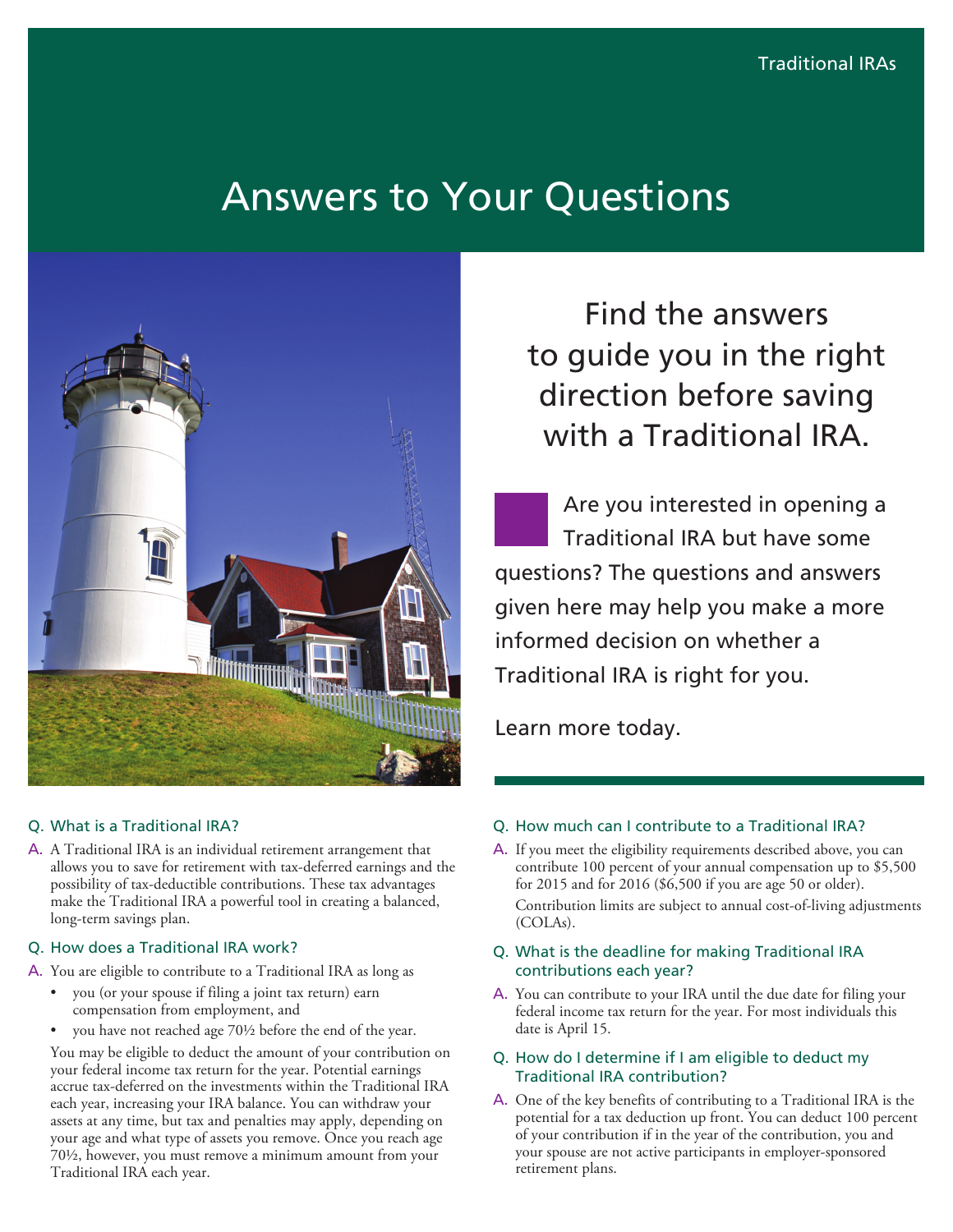If you or your spouse are active participants, your IRA deduction depends on your tax filing status and the amount of your modified adjusted gross income (MAGI). For 2016, you may deduct 100 percent of your contribution if you are an active participant filing a joint income tax return and your MAGI is \$98,000 or less, and for single filers, \$61,000 or less. And if you are not an active participant but your spouse is, you can deduct the full contribution amount if your joint MAGI is \$184,000 or less. You should consult with a competent tax advisor to determine your deductibility.

If you (or your spouse) are an active participant, and your MAGI is over the limits previously mentioned, the amount of your IRA deduction is gradually phased out, meaning that you may be able to take only a partial deduction or no deduction at all. See below for the current income limits. These limits are subject to cost-ofliving adjustments (COLAs). Keep in mind though, that if you cannot take a deduction on your contribution, you can make nondeductible contributions, and nondeductible contributions are not taxable to you when later removed.

#### Q. Am I eligible for a tax credit for my Traditional IRA contribution?

- A. If your income falls within certain limits, you may qualify for the saver's tax credit of up to \$1,000. In addition, you must
	- be at least 18 years of age at the close of the taxable year,
	- not be eligible to be claimed as a dependent by another taxpayer, and
	- not be a full-time student.

See IRS Publication 590-A, *Contributions to Individual Retirement Arrangements (IRAs)*, or consult your tax advisor to find out if you are eligible for this credit.

#### Q. Can I own and contribute to more than one Traditional IRA?

A. Yes. If you sign one Traditional IRA plan agreement and make subsequent contributions under that same agreement, only one Traditional IRA exists. If you sign more than one plan agreement for a Traditional IRA, then you would own multiple Traditional IRAs and can make contributions to each one. But you must aggregate all of your IRA contributions for the year and stay within the applicable limit.

#### Q. If I contribute to a Roth IRA, can I also contribute to a Traditional IRA?

A. Yes. But the annual contribution limits described previously apply to both Traditional and Roth IRA contributions that you make for the year in aggregate. Thus, you may contribute a partial amount to both, as long as the total does not exceed your annual limit.

# Q. Can I still contribute to a Traditional IRA if I participate in another retirement plan?

A. Yes. Your participation in an employer-sponsored retirement plan will not affect your ability to contribute to a Traditional IRA (assuming age and compensation requirements are met). But, depending on your income level, if you do participate (receive contributions) in a retirement plan, you may lose the ability to deduct your Traditional IRA contribution.

#### Q. Will contributing to my Traditional IRA affect the amount that I can contribute to my employer-sponsored retirement plan?

A. No. The amount you contribute to your Traditional IRA will not affect the amount you contribute to your employer-sponsored retirement plan.

### Q. Can other retirement plan assets be deposited into a Traditional IRA?

A. Simplified employee pension (SEP) plan employer contributions can be made to a Traditional IRA. In addition, eligible assets from qualified retirement plans, 403(b) plans, governmental 457(b) plans, the federal Thrift Savings Plan, and savings incentive match plan for employees of small employers (SIMPLE) IRA plans can be rolled over to Traditional IRAs.

#### Q. Can I move my Traditional IRA assets into another retirement plan?

A. Yes. If the plan allows for it, you may roll over the pretax portion of your Traditional IRA to an eligible employer-sponsored retirement plan. You also may move Traditional IRA assets to a Roth IRA; this is called a conversion and requires you to include the pretax portion of your conversion in your taxable income for the year. Note that Traditional IRA assets cannot be moved into SIMPLE IRAs.

#### Q. Can I move money from one Traditional IRA to another Traditional IRA that I own?

A. Yes. A transfer or rollover between your Traditional IRAs is always tax-free and can be done regardless of your income.

#### Q. Can I withdraw money from my Traditional IRA at any time?

A. Unlike most other retirement plans, you can always withdraw money from your Traditional IRA. You may be subject to an IRS penalty tax if you withdraw from your IRA before you are age 59½, unless you meet certain penalty tax exceptions.

| MAGI Limits for Traditional IRA Tax Deductions                                  |      |                       |                          |                     |
|---------------------------------------------------------------------------------|------|-----------------------|--------------------------|---------------------|
| <b>IRA Owner</b>                                                                | Year | <b>Full Deduction</b> | <b>Partial Deduction</b> | <b>No Deduction</b> |
| Single, Active<br>Participant                                                   | 2015 | \$61,000 or less      | \$61,000-\$71,000        | \$71,000 or more    |
|                                                                                 | 2016 | \$61,000 or less      | \$61,000-\$71,000        | \$71,000 or more    |
| Married, Active Participant,<br>Filing Joint Tax Return*                        | 2015 | \$98,000 or less      | \$98,000-\$118,000       | \$118,000 or more   |
|                                                                                 | 2016 | \$98,000 or less      | \$98,000-\$118,000       | \$118,000 or more   |
| Nonactive Participant Married to<br>Active Participant, Filing Joint Tax Return | 2015 | \$183,000 or less     | \$183,000-\$193,000      | \$193,000 or more   |
|                                                                                 | 2016 | \$184,000 or less     | \$184,000-\$194,000      | \$194,000 or more   |

# MAGI Limits for Traditional IRA Tax Deductions

\*If married, filing separate tax returns and MAGI is under \$10,000, a partial Traditional IRA deduction can be taken. This amount is not subject to COLAs.